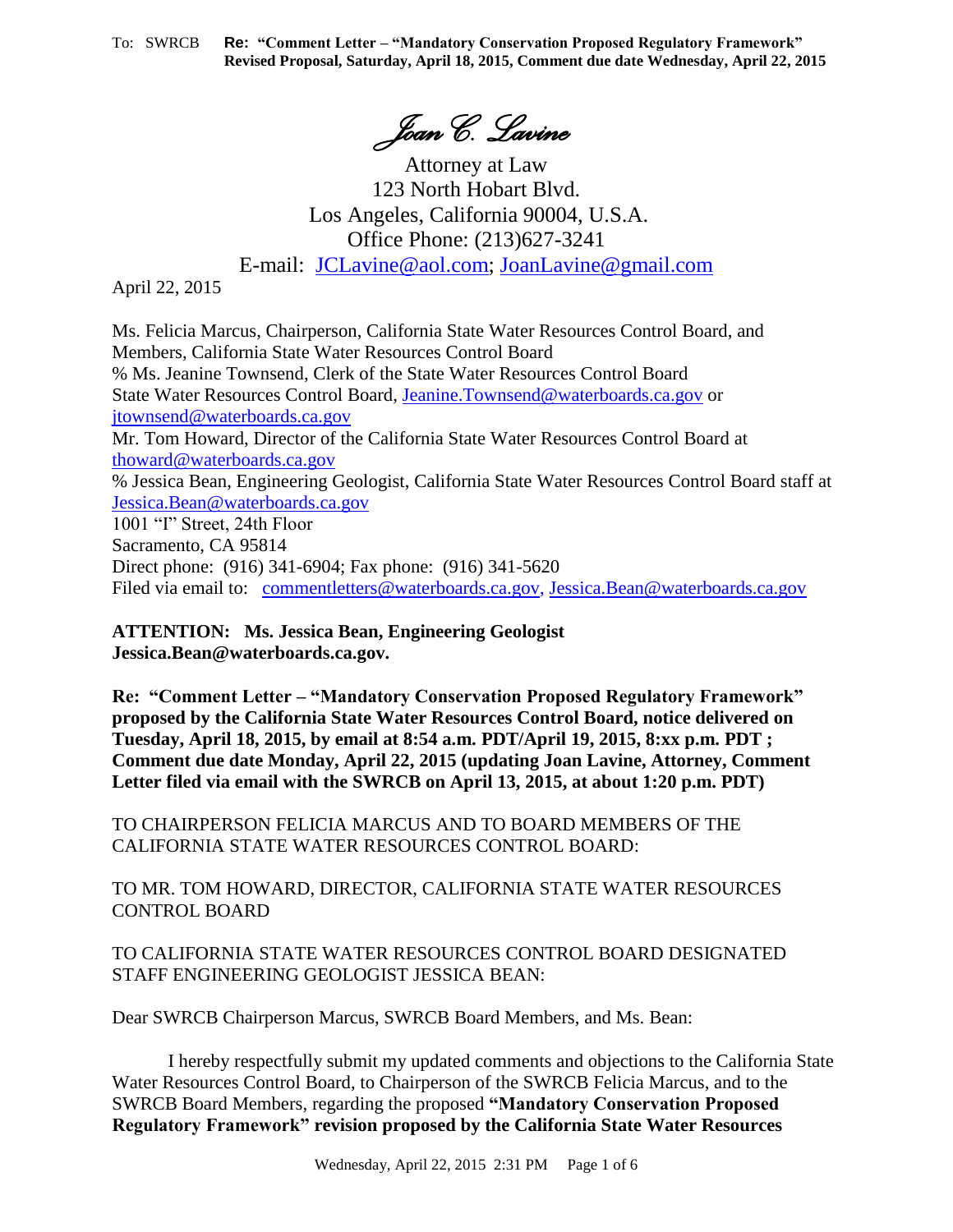**Control Board, notice delivered on last Saturday morning, April 18, 2015, by email at 8:54 A.M. PDT; Comment due date Monday, April 22, 2015.**

**I hereby oppose and object to the above referenced revised proposed "Mandatory Conservation Proposed Regulatory Framework" proposed by the California State Water Resources Control Board, notice delivered on last Saturday morning, April 18, 2015, by email at 8:54 A.M. PDT (and another notice sent via email on Sunday evening April 19, 2015, at 8:36 p.m. PDT); Comment due date Monday, April 22, 2015 (no time of day specified).** 

**The proposed regulations sent to me last Saturday morning, April 18, 2015, by email at 8:54 A.M. PDT; Comment due date Monday, April 22, 2015 continue to fail to focus on, address and seek to implement and resolve the water limitations currently present in California. Restricting use will not cure our water shortage. They fail to seek to obtain a broad coalition between the State of California, the local water users and suppliers and others such as the federal government to INCREASE water supplies. In, short fails to resolve the water drought water supply shortages.**

**I object that the pending revised regulations proposal exceeds the jurisdiction and authority of the California State Water Resources Control Board, and this SWRCB would act without jurisdiction were it to enact them.** 

- **1. These proposed SWRCB regulations establish policy in violation the restriction on the general scope of authority of all California administrative agencies. Kugler v. Yocum, 69 Cal.2d 371 (1968); Clean Air Constituency Et Al., Petitioners, v. California State Air Resources Board, 11 Cal. 3d 801, 816, 523 P.2d 617; 114 CR at 577, 586 (1974). Creation of policy cannot be delegated to a state administrative agency. A State of California state administrative agency therefore cannot establish policy by rulemaking or quasi-legislative action or activity.**
- **2. These proposed SWRCB regulations and proceedings, hearings, and comment deadlines have not been adequately, reasonably or fairly noticed. A notice sent out on Saturday and Sunday, allowing only a five-day window of which two are Saturday and Sunday, and three are workdays, to respond to such a major overhaul of an essential component of everyone's life, water, is not constitutionally, minimally adequate, reasonable or fair, in violation of the Due Process Clauses of the 5th and 14th Amendments, U.S. Constitution and Article I, Sections 1, 7, 11, 13, 19, California Constitution. Such notice violates federal law under Title 40 CFR, § 25.5, requiring much more time of at least 45 days. It results in a substantial denial to the general public of the right to have access to the rulemaking proceedings and to be able to participate. Mullane v. Central Hanover Bank, 339 U.S. 306, 70 S.Ct. 652, 94 L.Ed. 865 (1950).**

**This is hardly an "emergency" necessitating an unreasonably short comment period in a quasi-legislative, rulemaking proceeding. The SWRCB has been addressing drought and water conservation issues over several years.**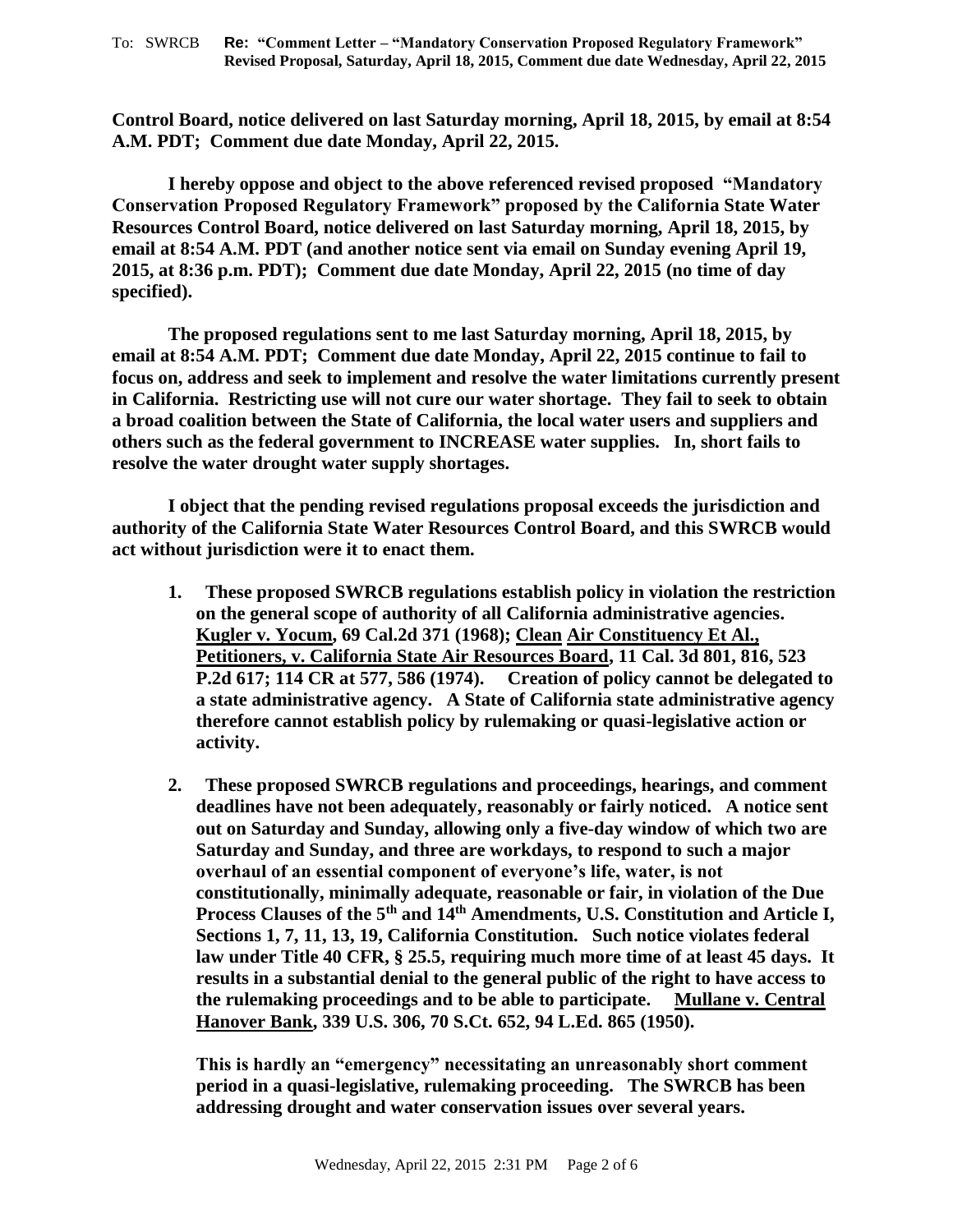- 3. **I object that these proposed regulations violate the requirements and restrictions of the California Constitution, Article 13D, Section 6, particularly, in that the tiered pricing fails to be cost-based and use-based. Capistrano Taxpayers' Assn. v. City of San Juan Capistrano, California Court of Appeal, Fourth District, Div. 3, Case No. G048969 (Superior Court. No. 30-2012-00594579). They, if enacted, would be void as in substantial conflict with same.**
- 4. I object that these regulatory proposals violate the California Constitution, Article 13B, Section 6, requirement that what a state mandates it must fund. These proposals lack funding provisions required, and would be void if enacted.
- 5. In various ways these proposed regulations are too vague to be complied with or enforced. For instance, one provision is to prohibit watering for 48 hours after "measurable rainfall" without identifying where the rainfall has occurred or how close to a user's property it takes place. Section 654 (a)(5).
- 6. I object that these proposals conflict with the California State Water Action Plan enacted over a year ago.
- 7. I object that these proposals usurp and confiscate authority reserved to and in municipal authorities and agencies, and water rights owners, particularly as provided by the California Constitution and various legislative acts of the California State Legislature.

I recommend and urge that you vote AGAINST the adoption of these revised (as of April 17 or 18, 2015) proposed "Mandatory Conservation Proposed Regulatory Framework". I recommend you vote "NO" and AGAINST the adoption of the proposal as a whole.

I recommend you re-direct your energies and attention, and that you focus on the development of consistent, stable expansion of water supplies. I suggest:

- 1. Emergency construction of an extensive network of desalination plants.
- 2. Importation of water supplies from areas with an overabundance of water, such as the U.S. Northwest areas and Canada, and the laying of waterlines off the California Coastline to do so. See the worthy proposal of William Shatner, news article published in the last one or two days in the Los Angeles Times.
- 3. Develop adequate storage for potable water with adequate means of collecting rainwater.
- 4. Develop recycling systems and adequate storage for recycled water.
- 5. Apply to the federal agencies supplying water for increased allowances and their transmission of water from water abundant areas.
- 6. Develop consumer-friendly, practical means of conserving water that consumers can implement and use individually and that can easily and quickly be put into use.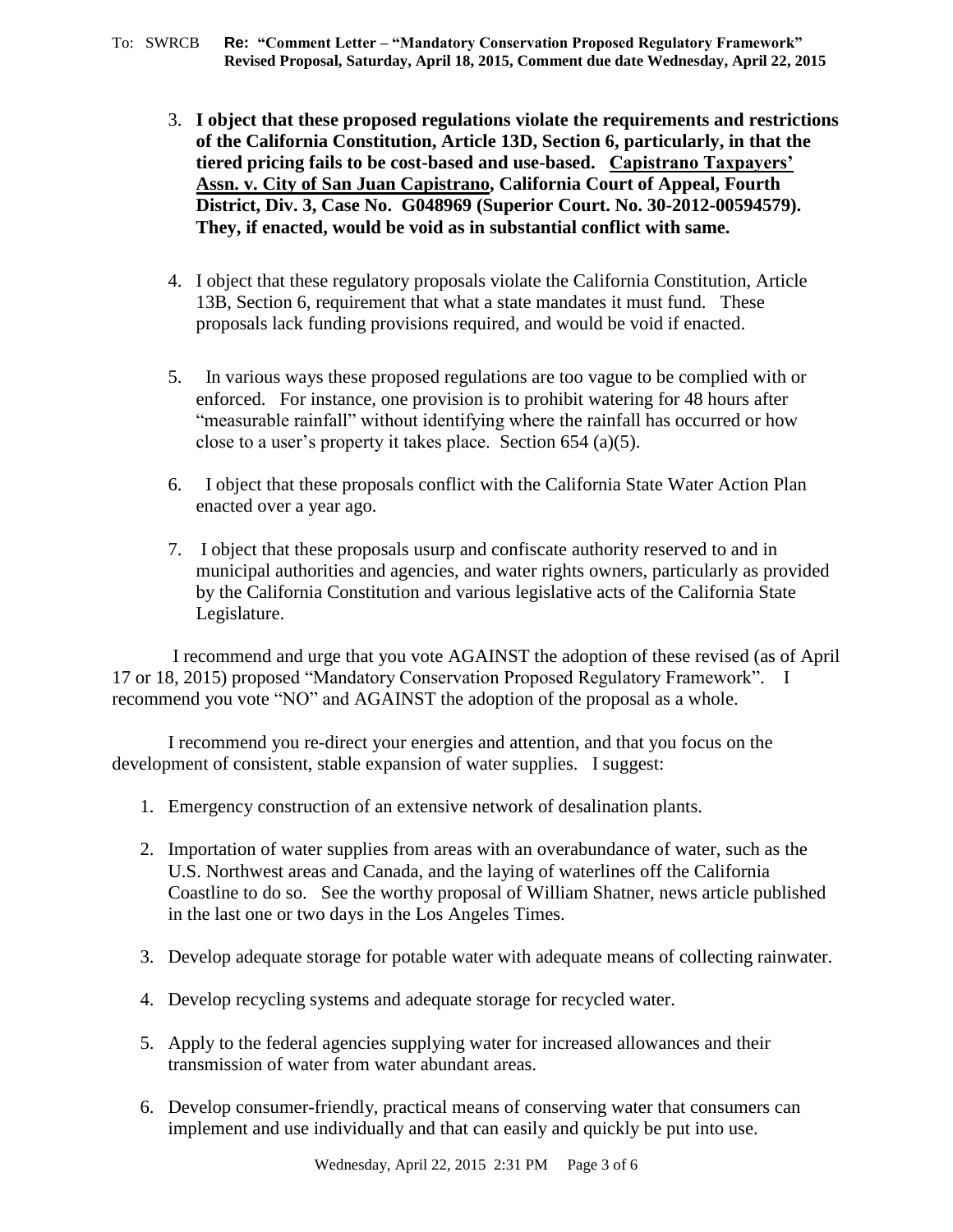Authorize and encourage (by grants, credits, and funding) individual use of gray water, recycling systems, and individual water storage.

- 7. Consider seeding clouds. Consider collecting and directing rainfall over the Pacific Ocean to California.
- 8. Set clear use conservation targets for consumers that are achievable. Permit water use to that level without fines, fee increases or cost increases.
- 9. State clear, simple means of water use reduction. If improvements that save at least five or ten percent of a previous year's usage are implemented, reward the consumer – pay for the improvement, give a tax credit, lower the water rate use.
- 10. Engage water experts in engineering and water rights expert attorneys, as well as marketing experts, to put together a can-do team to get California back to a safe level of water supplies.
- 11. This proposal fails to support our agricultural and commercial sectors.
- 12. This proposal fails to support individual water users.

I object that this revised proposal is overbroad, too vague, duplicative, arbitrary, capricious, cruel, unusual, harsh and punitive, uneven-handed, unenforceable and too costly. The proposed restrictions are overbroad, too vague, arbitrary, unreasonable, exceed statutory and constitutional limits of Board's authority, and are unenforceable. They interfere with and constitute regulatory revocation and "taking" of vested property rights involved with issued permits and licenses.

I object that the revised proposal lacks provisions for grandfathering in issued permits and licenses.

I object that the revised proposal lacks procedures and criteria for exemptions.

I object that the revised proposal fails to comply with federal Clean Water Act regulatory requirements for adequate written, mailed notice to interested parties under Title 40 CFR, § 25.5, and Due Process of Law reasonable notice and reasonable opportunity to be heard requirements of the 5th and 14th Amendments, U.S Constitution.

I object that this proceeding does not comply with the rulemaking requirements of the applicable APA provisions. SWRCB v. OAL,  $12$  Cal.App.4<sup>th</sup> 697, 16 cr2d 25 (1993, 1<sup>st</sup> dist.). Adoption of this proposal by the SWRCB is a form of a rulemaking proceeding. It does not comply with minimum standards of either procedural or substantive Due Process of Law. Mullane v. Central Hanover Bank, 339 U.S. 306; 70 S. Ct. 652; 94 L. Ed. 865; 1950 U.S. LEXIS 2070 (1950); 5<sup>th</sup> and 14<sup>th</sup> Amendments, U.S. Constitution; California Constitution, Article I, Sections 7, 11, 13 and 19, Article 13B, Section 6.

Fundamental administrative law and constitutional law place limits on the authority of an administrative agency, as well as the California State Legislature, county, municipal and other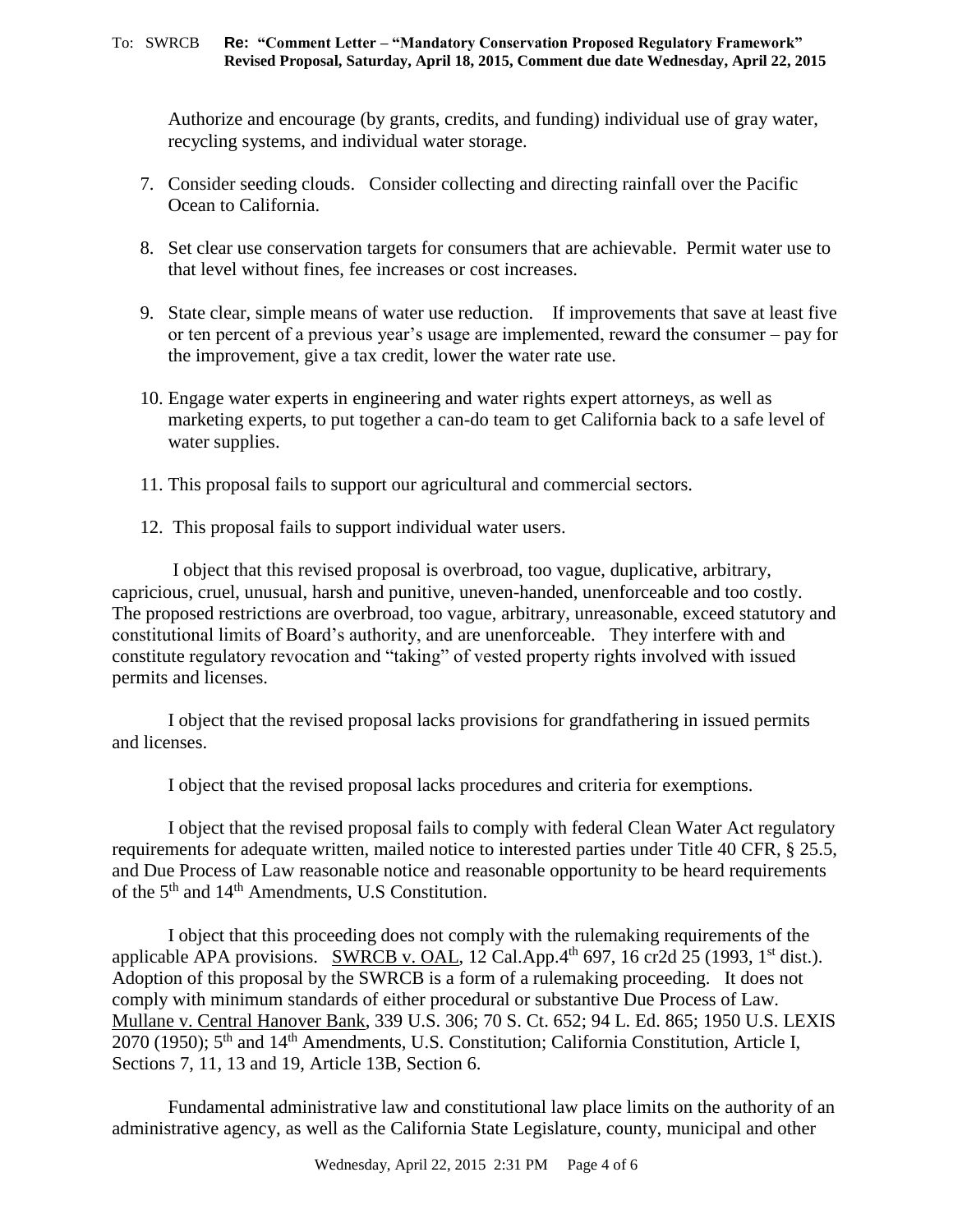government rulemaking entities with (quasi)-legislative authority, by limiting the legislative enactments only to those assertions of legislative authority that are necessary. So where a governmental entity can curb or prevent an evil or activity by regulation, it exceeds its jurisdiction by entirely prohibiting it. San Diego TB Assn. v. East San Diego, 186 Cal. 252; 200 P. 393 (1921); Jones v. City of Los Angeles, 211 Cal. 304, 295 P.14 (1930); 13 Cal. Jur. 3d Constitutional Law § 141.

In California, administrative agency water regulations purporting to establish different and more punitive regulatory action and punishment, particularly by use of regulatory prohibitions, are likely to be confiscatory regulatory takings and regulatory confiscations.

This proposal would conflict with local ordinances, regulations, and laws which have been enacted to avoid adverse environmental hazards, harms and problems.

It lacks a provision for compliance with the State Constitution, Article 13B, Section 6, funding requirements required by the State for its mandates, and for complying with these proposed regulatory mandates. It conflicts with and has the potential to conflict with alreadyenacted local land use and environmental laws implemented to protect the environment in violation of California Constitution, Art. 13B, Section 6, and Article 1, Section 19.

I object to the scheduling of comment deadlines and proceedings noticed via email on Saturday morning, April 18, 2015, and due the following Wednesday, April 22, 2015, as same is fundamentally unfair. This has the practical effort of deterring, discouraging, limiting and preventing public participation by scheduling so that this Board's activities and proceedings conflict with other legal obligations. This scheduling of the comment period deadline sabotages public participation, and thus violates the requirement that this agency facilitate, encourage and promote public participation, as required by Title 40 CFR, Sec. 25.5.

It is harsh, punitive, cruel, and seeks to prohibit rather than regulate.

It seeks to shift the burden for failure of state officials, including the SWRCB, to establish means of maintaining adequate water supplies from the governor and the SWRCB over a long period of time. Seeks to punish water users, particularly individual residential water users, for state officials' inabilities and failures to maintain and manage our water supplies.

Instead of developing water supplies, it impairs, disrupts and destroys ways of accessing water supplies and permitting the use of owned water rights.

Seeks to vacate the California water rights laws established and in effect for many years, specifically and generally.

Appears to attempt to override federal, state and local laws and regulations for ownership, use, development and regulation of water and water rights.

Instead of proposing a supportive team approach to assist individual water users who are the victims of this water crisis, the California State government seeks to lay the "blame" on the consumers and end uses, and to punish them with impossible-to-comply-with demands.

To the extent that it seeks to prohibit water users from using water rights and water